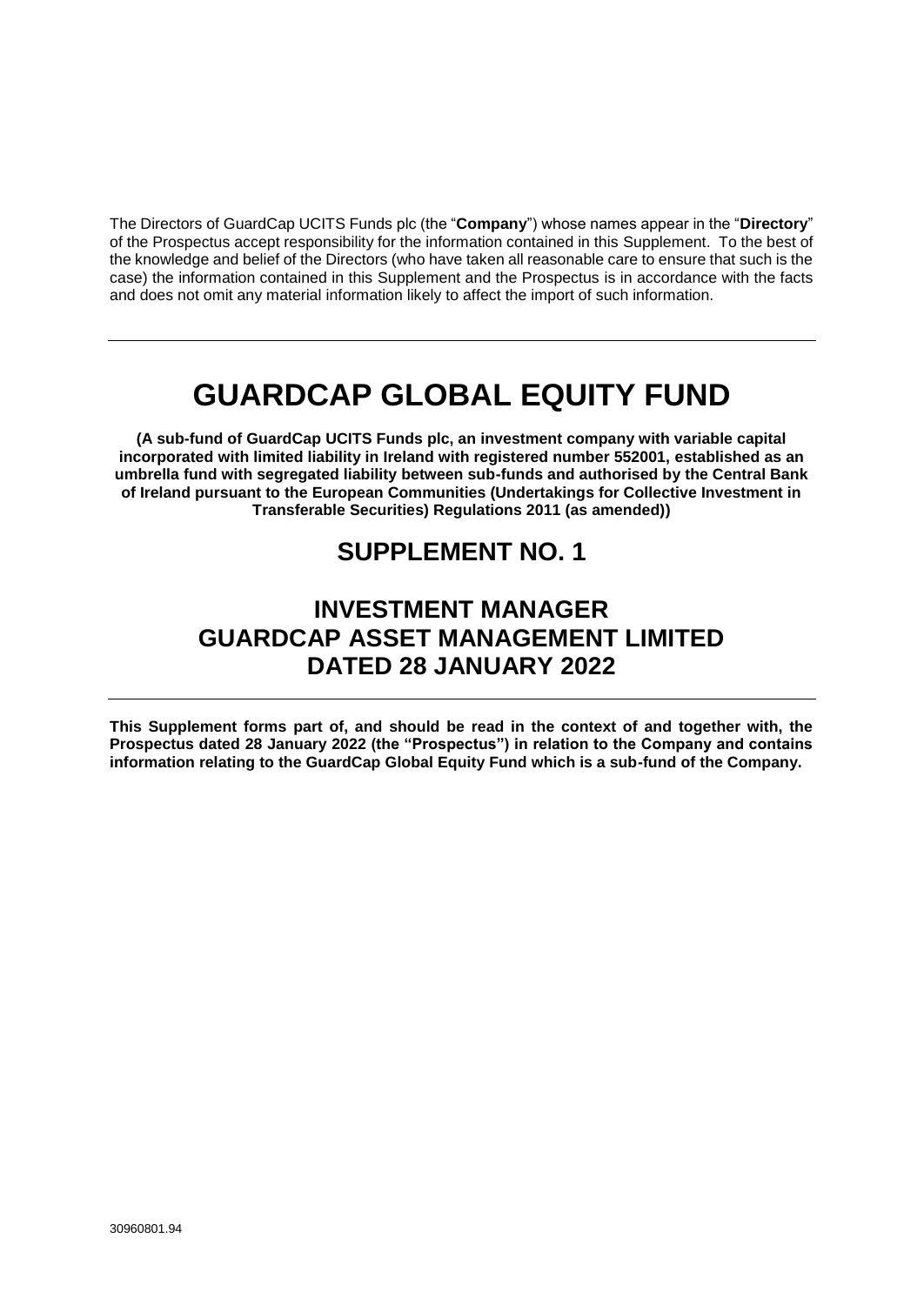# **TABLE OF CONTENTS**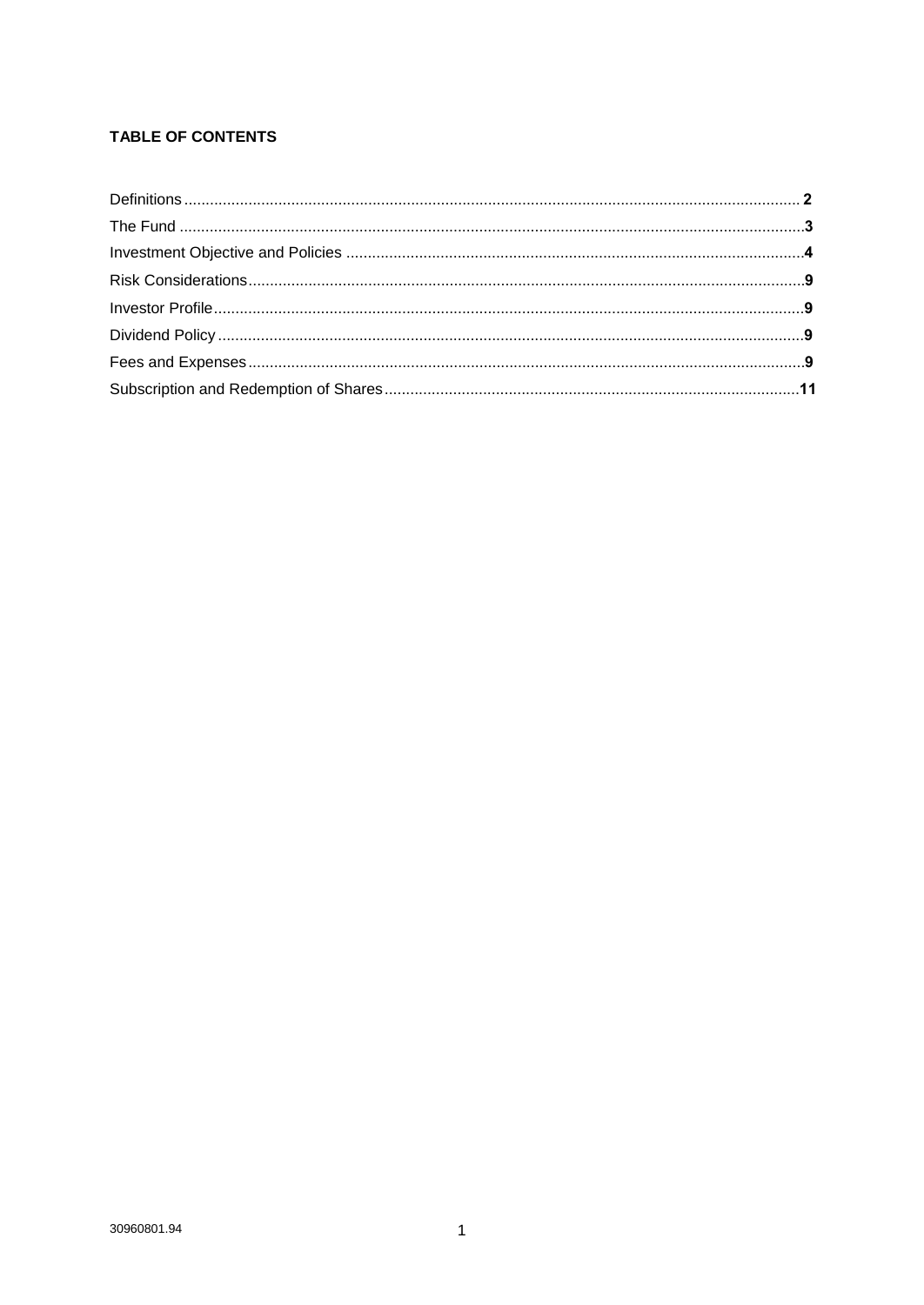# **DEFINITIONS**

Any words or terms not defined in this Supplement have the same meaning given to them in the Prospectus. The Fund is established pursuant to the UCITS Regulations and this Supplement will be construed accordingly and will comply with the Central Bank UCITS Regulations.

#### "**Business Day**" means:

- (i) any day (except Saturday or Sunday) on which the banks in Ireland and the United Kingdom are open for business; or
- (ii) such other day or days as may be determined from time to time by the Directors and notified in advance to Shareholders;

**"Currency Settlement Time"** means the time at which cleared funds representing the Subscription Monies must be received by the Company, which is 5:00pm (Greenwich Mean Time) for the USD Share Classes, 1:30pm (Greenwich Mean Time) for the GBP Share Classes and 2:30pm (Greenwich Mean Time) for the EUR Share Classes;

"**Dealing Day**", being the day upon which redemptions and subscriptions occur, means

- (i) each Business Day; and / or
- (ii) any other day which the Directors have determined, subject to advance notice to all Shareholders in the Fund and provided there is at least one Dealing Day per fortnight;

**"Fund"** means the GuardCap Global Equity Fund;

"**Redemption Cut-Off Time**" means 2:00 pm (Irish Time) on the Business Day immediately preceding the relevant Dealing Day;

**"Sales Charge"** means the sales charge, if any, levied by the Company in relation to the subscription for any Class of Shares in the Fund, details of which, if applicable, are set out in the "Subscription and Redemption of Shares" section below;

"**Subscription Cut-Off Time**" means 2:00 pm (Irish Time) on the Business Day immediately preceding the relevant Dealing Day;

"**Valuation Day**" means in respect of each Dealing Day, the Business Day immediately preceding that Dealing Day, unless otherwise determined by the Directors;

"**Valuation Point**" means 4:00 pm (Eastern Standard Time) on each Valuation Day or such other time as the Directors may determine in respect of the Fund from time to time and as notified in advance to Shareholders.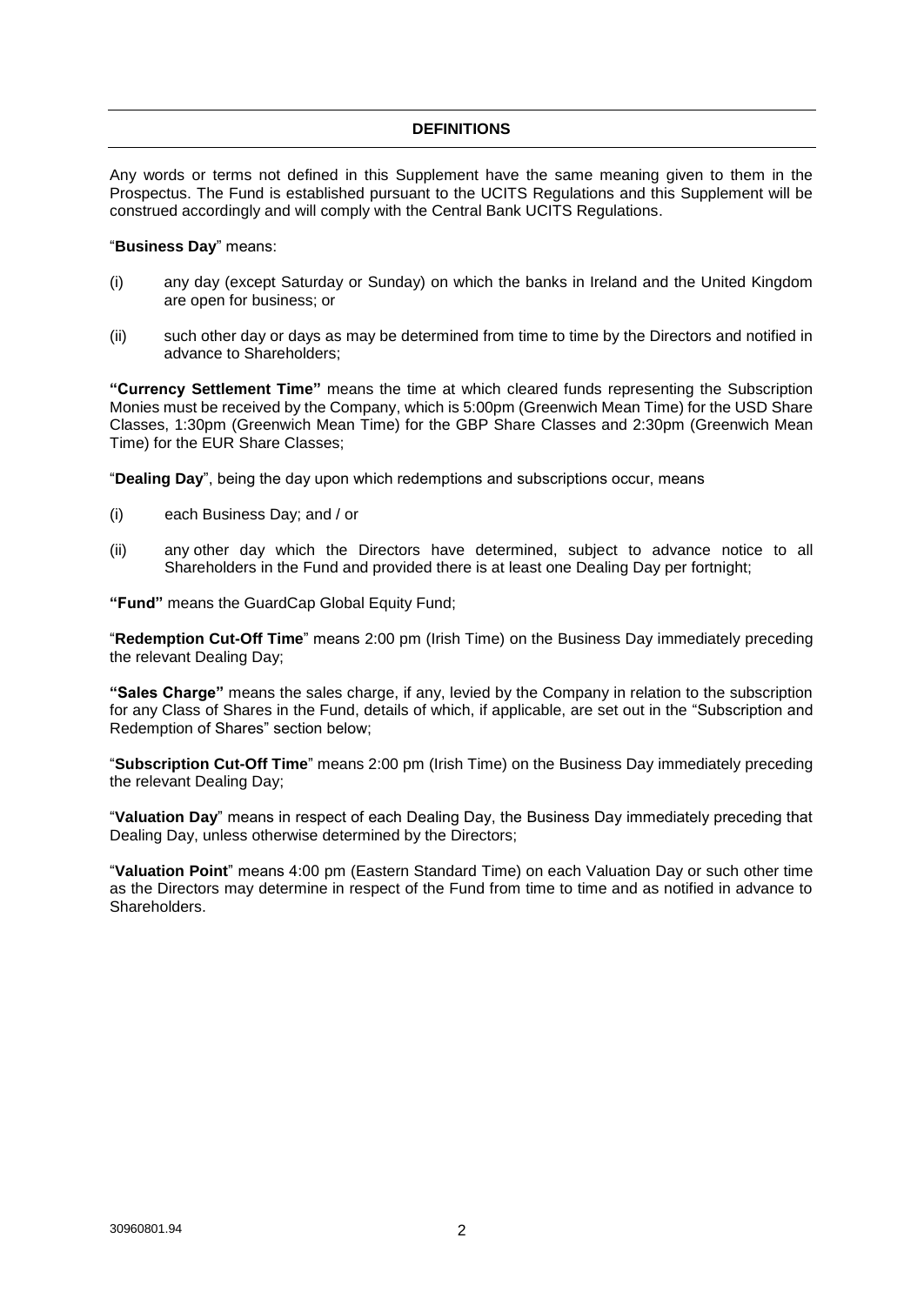The GuardCap Global Equity Fund is a sub-fund of GuardCap UCITS Funds plc, an investment company with variable capital incorporated in Ireland with registered number 552001 and established as an umbrella fund with segregated liability between sub-funds.

The Company currently offers the following Classes of Shares in the Fund as set out below. The Company may also create additional Classes of Shares in the Fund in the future with prior notification to, and clearance in advance by, the Central Bank.

| <b>Share</b><br><b>Class</b><br><b>Description</b> | <b>Class</b><br><b>Currency</b> | <b>Investment</b><br><b>Management</b><br>Fee | <b>Minimum</b><br><b>Initial</b><br><b>Subscription</b> | <b>Minimum</b><br><b>Additional</b><br><b>Subscription</b><br>and/or<br><b>Redemption</b> | <b>Minimum</b><br><b>Holding</b> | <b>Sales</b><br><b>Charge</b> |
|----------------------------------------------------|---------------------------------|-----------------------------------------------|---------------------------------------------------------|-------------------------------------------------------------------------------------------|----------------------------------|-------------------------------|
| USD I Class                                        | <b>USD</b>                      | 0.80% of<br>NAV per<br>annum                  | USD 500,000                                             | <b>USD 5,000</b>                                                                          | <b>USD</b><br>500,000            | Nil                           |
| <b>USD I Class</b><br>Distributing                 | <b>USD</b>                      | 0.80% of<br>NAV per<br>annum                  | USD 500,000                                             | <b>USD 5,000</b>                                                                          | <b>USD</b><br>500,000            | Nil                           |
| <b>EUR I Class</b>                                 | <b>EUR</b>                      | 0.80% of<br>NAV per<br>annum                  | USD 500,000                                             | <b>USD 5,000</b>                                                                          | <b>USD</b><br>500,000            | $\overline{N}$ il             |
| <b>GBP I Class</b>                                 | <b>GBP</b>                      | 0.80% of<br>NAV per<br>annum                  | USD 500,000                                             | <b>USD 5,000</b>                                                                          | <b>USD</b><br>500,000            | Nil                           |
| <b>GBP I Class</b><br>Distributing                 | <b>GBP</b>                      | $0.80\%$ of<br>NAV per<br>annum               | USD 500,000                                             | <b>USD 5,000</b>                                                                          | <b>USD</b><br>500,000            | Nil                           |
| USD <sub>S</sub><br>Class                          | <b>USD</b>                      | 1.50% of<br>NAV per<br>annum                  | <b>USD 5,000</b>                                        | <b>USD 1,000</b>                                                                          | <b>USD 5,000</b>                 | 5%                            |
| <b>EURS</b><br>Class                               | <b>EUR</b>                      | 1.50% of<br>NAV per<br>annum                  | <b>EUR 5,000</b>                                        | <b>EUR 1,000</b>                                                                          | <b>EUR 5,000</b>                 | 5%                            |
| USD <sub>T</sub><br>Class<br>Distributing          | <b>USD</b>                      | 0.64% of<br>NAV per<br>annum                  | $\overline{USD}$<br>250,000,000                         | <b>USD 50,000</b>                                                                         | $\overline{USD}$<br>250,000,000  | Nil                           |
| <b>EURT</b><br><b>Class</b><br>Distributing        | <b>EUR</b>                      | 0.64% of<br>NAV per<br>annum                  | <b>USD</b><br>250,000,000                               | <b>USD 50,000</b>                                                                         | <b>USD</b><br>250,000,000        | Nil                           |
| <b>GBPT</b><br>Class<br>Distributing               | <b>GBP</b>                      | 0.64% of<br>NAV per<br>annum                  | <b>USD</b><br>250,000,000                               | <b>USD 50,000</b>                                                                         | <b>USD</b><br>250,000,000        | Nil                           |
| USD X<br>Class                                     | <b>USD</b>                      | No Fee                                        | <b>USD</b><br>10,000,000                                | USD 50,000                                                                                | <b>USD</b><br>10,000,000         | Nil                           |
| <b>EUR X</b><br>Class                              | <b>EUR</b>                      | No Fee                                        | <b>USD</b><br>10,000,000                                | USD 50,000                                                                                | <b>USD</b><br>10,000,000         | Nil                           |
| <b>GBPX</b><br>Class                               | <b>GBP</b>                      | No Fee                                        | <b>USD</b><br>10,000,000                                | <b>USD 50,000</b>                                                                         | <b>USD</b><br>10,000,000         | Nil                           |

In the case of Classes where the Class Currency is not the same as the Base Currency, the Minimum Initial Subscription amount, the Minimum Additional Subscription and Redemption amounts and the Minimum Holding amounts shall be the USD figure in the above table or the relevant Class Currency equivalent.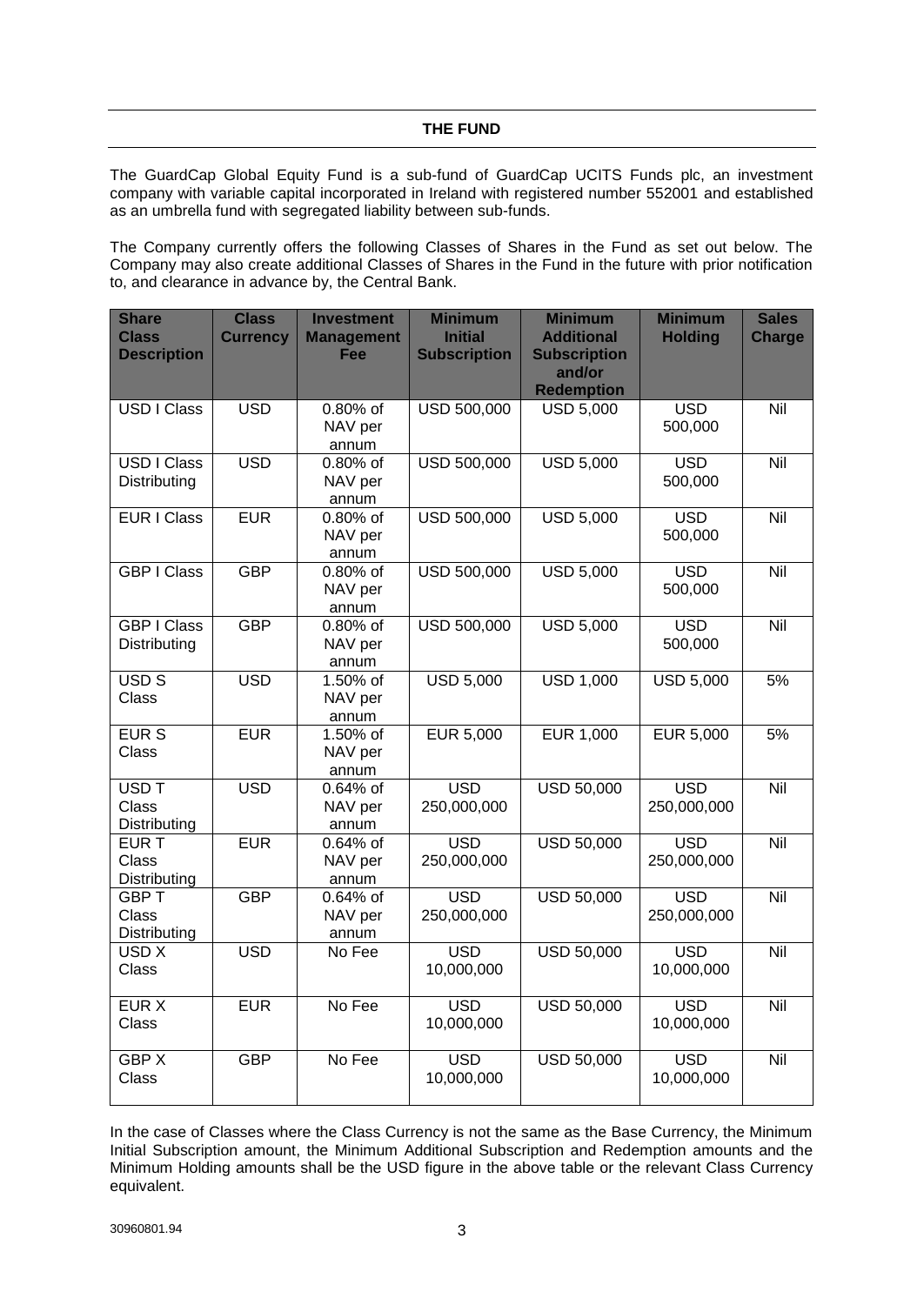The Fund does not intend to engage in currency hedging at the Fund level or at Class level. Accordingly, Classes may have foreign currency exposure to the assets of the Fund that are not denominated in the relevant Class Currency.

# **INVESTMENT OBJECTIVE AND POLICIES**

The investment objective of the Fund is to seek long-term growth of capital with lower than market volatility by investing primarily in equity and similar securities issued by high quality companies listed on Recognised Markets in countries which are members of the Organisation for Economic Co-operation and Development ("**OECD**").

The Fund will invest primarily in equity and similar securities listed on Recognised Markets in the OECD, and, in particular, the United States and Western European OECD countries. Securities similar to equity securities include convertible bonds, convertible preferred stock and depositary receipts. Convertible bonds enable the holder to convert their investment in the bonds into the issuer's common stock at a pre-agreed price and convertible preferred stocks enable the holder to convert their investment in the preferred stock into the issuer's common stock at a pre-agreed rate. Convertible bonds and convertible preferred stocks embed options and may therefore be leveraged. Depositary receipts generally evidence an ownership interest in a corresponding foreign security on deposit with a financial institution. In selecting securities for the Fund, the Investment Manager will seek to invest highly selectively in a concentrated portfolio of approximately 20-25 companies, without focusing on a particular industry or sector.

The Investment Manager will invest only in companies which are listed on Recognised Markets in the OECD and which in the opinion of the Investment Manager have all or most of the following ten characteristics: (i) proven track record of quality growth; (ii) industry secular growth tailwind: businesses that may benefit from secular growth trends, for example, the switch from the use of cheque and cash to electronic payment methods, and are less exposed to general business cycles; (iii) sustainable competitive advantage of the company's products and/or services over its major competitors; (iv) high and preferably rising returns on invested capital in absolute terms and compared to sector peers; (v) excellent management: in assessing the quality of a company's management, the Investment Manager will consider a variety of factors including the company's management history in relation to revenue growth, earnings per share, cash flow, progressions in return on capital, conservative use of the balance sheet, executive remuneration policies in line with shareholder objectives, strength of corporate governance including a strong and independent board of directors; (vi) sufficient business maturity: size, stability, reliability and sustainability of revenue sources; vii) strong balance sheets, with net debt less than five years' forecast free cash flows from the business; (viii) strong free cash flow with good cash conversion rates; (ix) Foundations for Sustainable Growth: good corporate governance and strong environmental and social commitments x) business diversification: well diversified sources of revenue. In addition, companies must not be overvalued at the time of purchase. By investing in companies with these characteristics, which in the Investment Manager's view, demonstrate proven quality and sustainable growth, the Investment Manager aims to avoid standard market volatility. The Fund will not invest more than 20% of its net assets in emerging markets.

The Fund is actively managed and its performance may deviate materially from the MSCI World Index (the "**Benchmark**"). The Investment Manager has complete discretion in making investments and is not constrained by the Benchmark. The Benchmark is used for performance comparisons purposes only. At the portfolio level, the Investment Manager may consider, for example, sector weights, country weights and tracking error in each case relative to the Benchmark but does not use the Benchmark as an investment limitation.

The Fund may also invest on an ancillary basis in cash and cash equivalents (including certificates of deposits and treasury bills). The Fund may also invest its cash balances in money market or short term bond funds, regulated or unregulated, and which may be domiciled in any jurisdiction worldwide including those sponsored or managed by the Investment Manager or any of its affiliates, and the Fund will not be reimbursed for any fees accruing to the Investment Manager or any of its affiliates in respect of any such investment. The Fund will not invest more than 10% of its net assets in aggregate in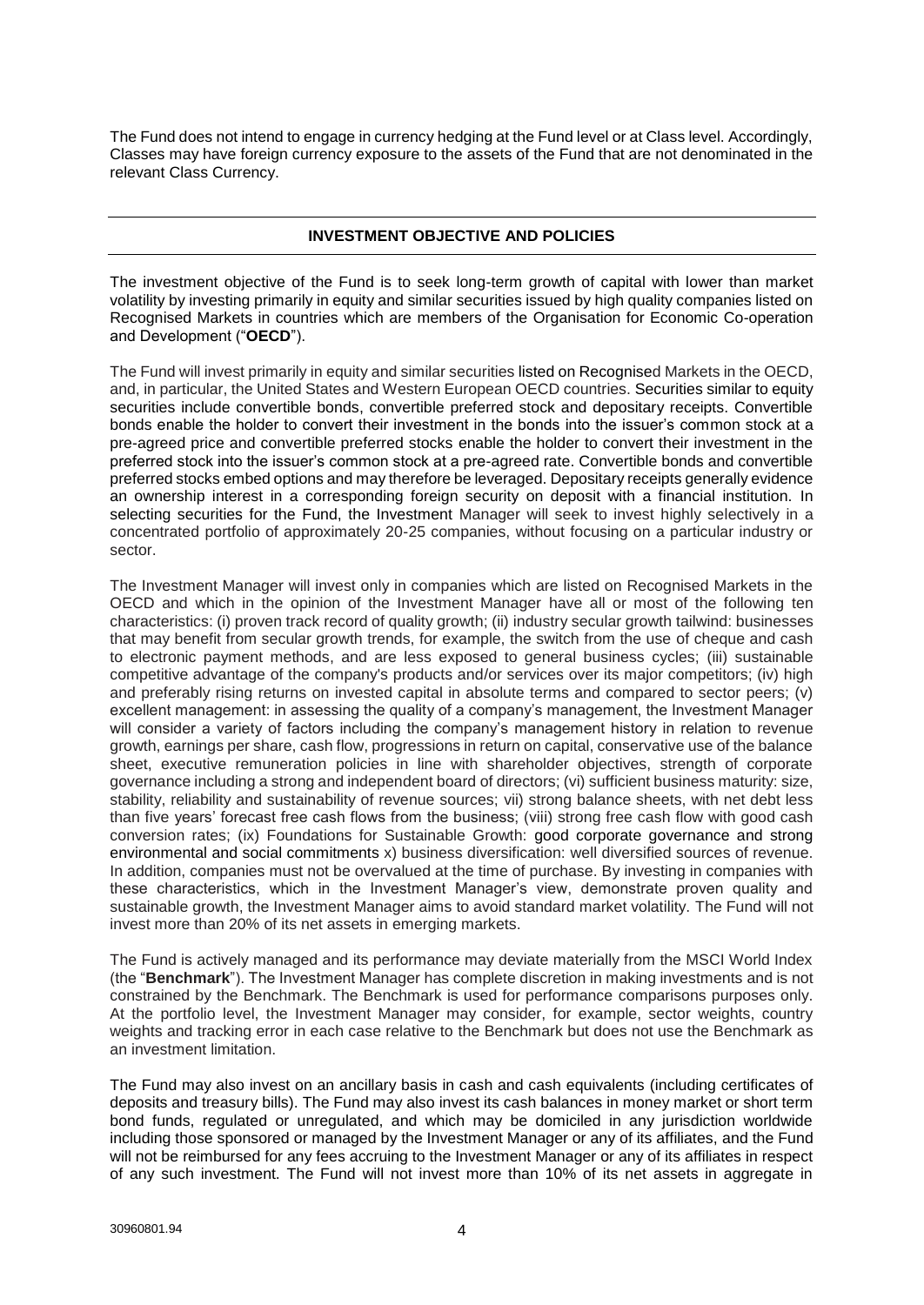collective investment schemes which may include money market or short term bond funds. Any manager of any investment fund in which the Fund invests, which is an affiliate of the Investment Manager, will waive any preliminary/initial sales charge which it is entitled to charge in respect of investments made by the Fund in that investment fund. Where the Investment Manager receives any commission by virtue of investing in an investment fund, such commission will be paid into the assets of the Fund. During periods of adverse market or economic conditions or at other times deemed advisable by the Investment Manager, the Fund may hold a significant portion of its assets in money market instruments, which may comprise cash, fixed term deposits, investment grade fixed and floating rate instruments including (but not limited to) certificates of deposit, banker acceptances, freely transferable promissory notes, commercial paper, floating rate notes, debentures, asset backed commercial paper, government bonds, corporate bonds, asset backed securities and money market funds which may be acquired for ancillary liquid asset purposes. Accordingly, where the Fund so invests during periods of adverse market or economic conditions or at other times deemed advisable by the Investment Manager, this could prevent the Fund from achieving its investment objective.

There can be no assurance that the Fund's investments will be successful or that the investment objectives of the Fund will be achieved. Investors should carefully assess the risks associated with an investment in the Fund. See "Risks Considerations" in the Prospectus and below.

# **Sustainable Finance Disclosure Regulation ("SFDR")**

This Fund is classified as an Article 8 financial product pursuant to the SFDR.

#### *Summary*

The Fund will consider the principal adverse impacts of investment decisions on sustainability factors as of 1 January 2022.

An assessment report detailing a full review of the indicators related to any adverse impacts on sustainability will be made available by 30 June 2023 and will cover the period from 1 January 2022-30 December 2022. The report will be made available from the Investment Manager upon request. This statement outlines the policies and methodologies that will be used to identify, prioritise and address such adverse impacts on sustainability. The Fund is committed to considering and mitigating, where possible, the adverse impacts of its investments on sustainability factors. In support of this, the Investment Manager will ensure that it has access to a wide range of data, research and analysis regarding the principal adverse impacts.

#### *Consideration of Principal Adverse Impacts*

As part of the research process, the Investment Manager makes an assessment of the principal adverse sustainability impacts caused by the companies in which it invests. The outcome of the assessments may impact the valuation models as well as portfolio construction depending on the materiality of the sustainability risks or adverse impacts identified.

The Investment Manager will consider data points on the principal adverse impacts from investee companies and specialised environmental, social and governance ("ESG") research providers to help identify where the key impacts may be from an environmental and social perspective. The Investment Manager may face some challenges with regard to data availability, data quality and coverage. Where data is not available on a company or such data is deemed unreliable or inaccurate by the Investment Manager, a reasonable conclusion concerning the likely impacts of such investments will be made. The consideration of a company's principal adverse sustainability impacts may identify companies with which the Investment Manager may wish to engage through voting at an annual general meeting and/or to initiate dialogue with the company directly.

#### *Promotion of Environmental and Social Characteristics*

The Fund promotes environmental and social characteristics through: (i) investment in the highest quality companies around the world that are capable of generating long-term sustainable growth and meet the Investment Manager's ten investment criteria for quality and growth as described above; ii) application of exclusions; iii) measurement of its portfolio against the United Nations Sustainable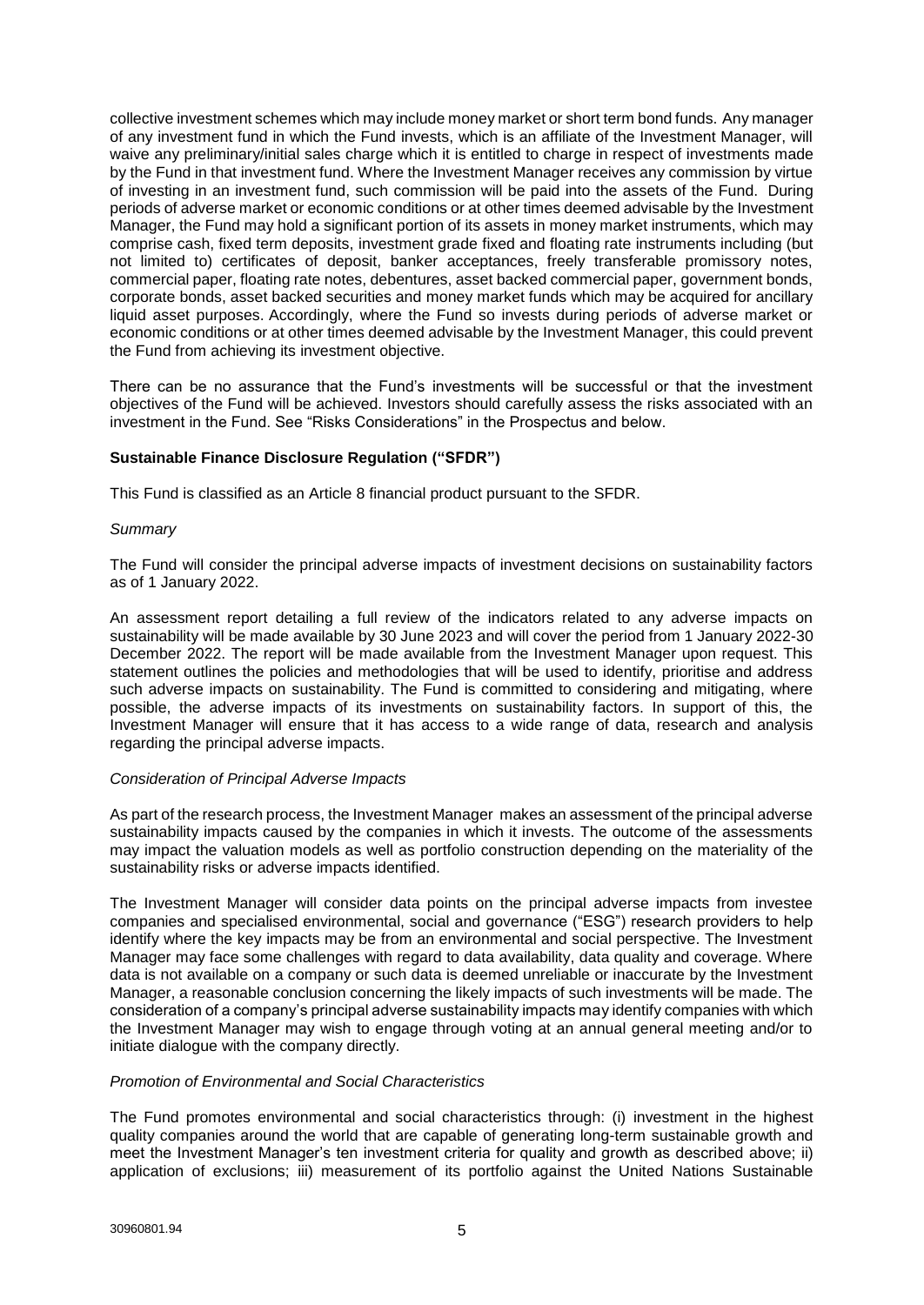Development Goals ("SDGs"); iv) application of the six principles of the United Nations-supported Principles for Responsible Investing ("PRI").

The Investment Manager defines responsible investing as the integration of ESG considerations into the investment process and ownership practices and believes that a company will not fulfil its objective of long-term sustainable growth if it is involved in unsustainable ESG practices.

The Investment Manager conducts a comprehensive analysis of a company's business and growth potential to ensure that it incorporates the sustainability risks and opportunities relevant to each company and an analysis of a company's ESG issues forms a key part of every investment decision. This analysis is at the core of the Investment Manager's investment process, with a focus on whether and how these risks and opportunities will affect the long-term sustainability of the company's competitive positioning and capacity for growth.

At the initial screening stage, the Investment Manager uses third-party data to screen the investment universe of over 90,000 listed securities using quantitative metrics corresponding to the 10 investment criteria. This includes ESG metrics and external scores for the company and its competitors, which enables a quick assessment of whether there are any "red flags" and how the company compares to its peers. If red flags are present, the Investment Manager conducts further analysis on these issues to assess the implications.

Companies that make it through the initial screening stage are taken through ever-deepening stages of analysis, and high scoring companies will be included in the "High Confidence Pool", which consists of up to 50 companies that are candidates for inclusion in the portfolio, or already included in the portfolio. All members of the Investment Manager's investment team score all of the companies in the High Confidence Pool against the ten investment criteria. Low scores and/or a divergence in scores prompts further analysis and discussion.

The Investment Manager takes an absolute approach to assessing companies' capacity for long-term sustainable growth and companies with high ESG risk profiles typically drop out of the investment process in the early stages.

For a company to attain and maintain membership of the High Confidence Pool, it must meet the Investment Manager's investment criteria, including Foundations for Sustainable Growth, which helps ensure that a company demonstrates good corporate governance and strong environmental and social practices.

The Investment Manager's investment approach steers away from the most environmentally damaging and controversial sectors such as energy, mining and commodity chemicals, because the companies in these sectors typically also fail a number of the Investment Manager's other quality and growth criteria, due to characteristics such as high cyclicality, low competitive differentiation, high capital requirements and regulation, among others.

#### *Screening and Exclusions*

To formalise its existing investment approach, the Investment Manager seeks to exclude direct investment in corporate issuers that are involved in the manufacture or production (subject to a specific revenue threshold\*) of activities including but not limited to:

i) Controversial weapons (including but not limited to anti-personnel landmines, cluster munitions, biological weapons and chemical weapons);

- ii) Firearms or small arms ammunition;
- iii) The extraction of fossil fuels and/or the generation of power from them; and
- iv) Tobacco products

\*Specific revenue threshold applied is 5% based on a company's annual report.

The Investment Manager assesses the alignment (or conflict) of the investee companies in the Fund's portfolio with the SDGs. The Investment Manager believes that companies with products and/or services that conflict with the SDGs or trends towards social and environmental responsibility will not meet at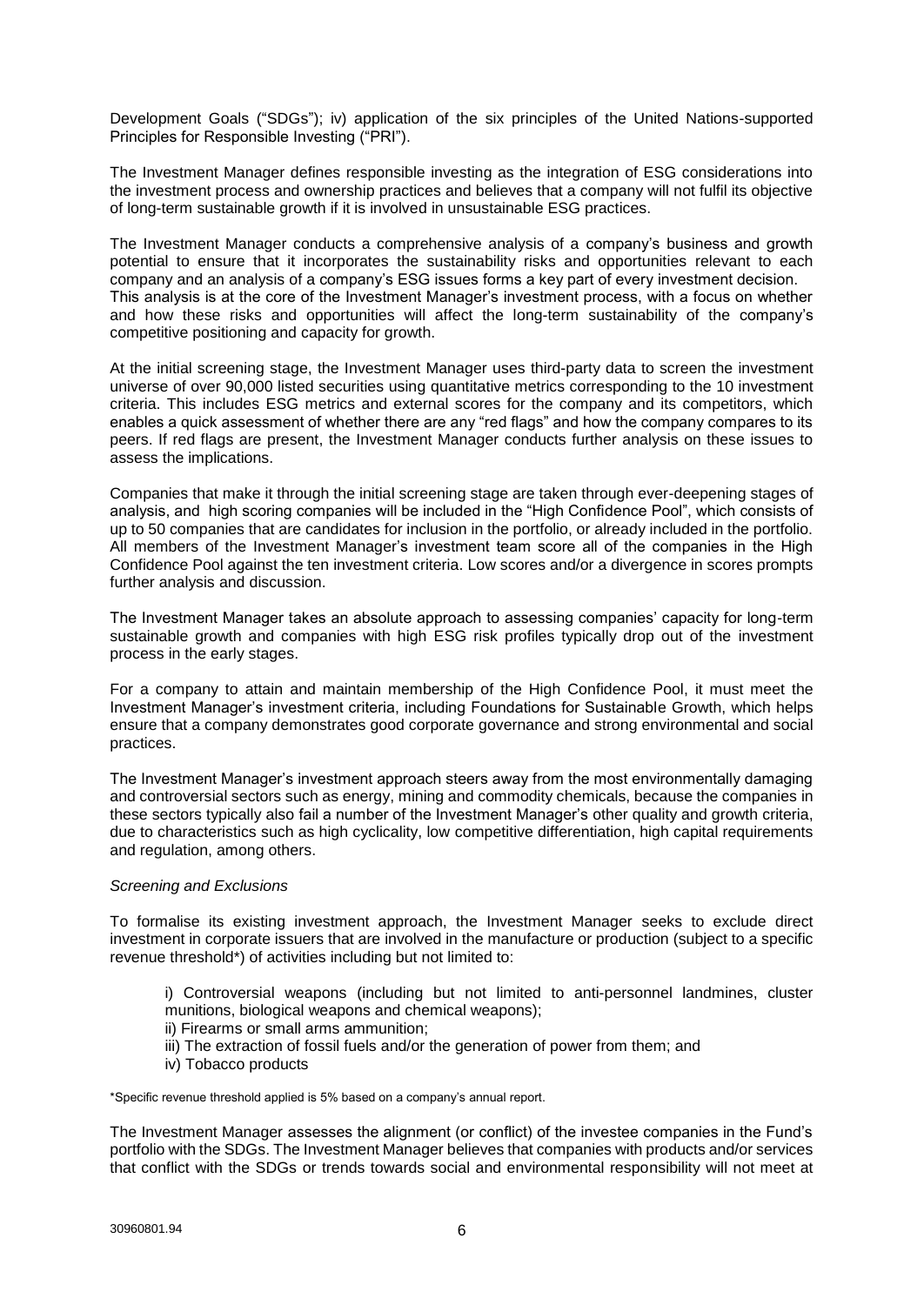least two of its key criteria – 1) industry secular growth tailwind – as they will likely face headwinds trying to grow against the prevailing developments, 2) and Foundations for Sustainable Growth.

#### *Active Ownership*

The Investment Manager believes that active ownership practices are valuable in enabling good stewardship and engaging with management of companies at regular intervals is an important component of the investment process. This allows the Investment Manager to challenge companies on their strategy, performance and risk, capital structure, as well as their governance structure and social and environmental impacts. An assessment of an investee company's principal adverse impacts allows the Investment Manager to increase its understanding of the companies and to identify areas where engagement could have the most impact.

The Investment Manager may engage directly with the investee company or on occasion work with other investors to seek to agree a plan for mitigation or elimination of the principal adverse impact with the investee company. When prioritising its efforts to remediate adverse impacts through engagement, the Investment Manager will assess among other factors, the materiality of the issue and the likelihood of success of the engagement efforts.

The Investment Manager's engagement process includes provisions for escalation where an issue is sufficiently material and when the Investment Manager is unable to make progress. Engagements could be escalated through additional meetings with the company management and dialogue with members of the investee company's board. Where these engagements do not progress in the direction that the Investment Manager believes is in the interests of the Fund, other options are considered but not limited to:

- Voting against resolutions at shareholder meetings
- Collaborating with other investors
- Partial or full divestment

The Investment Manager votes proxies with the objective of maximising shareholder value as a longterm investor, and ensures that reasonable care and diligence is undertaken to ensure the Investment Manager votes these proxies in the best interest of the Fund and in accordance with ESG policies and procedures.

#### *Taxonomy Regulation*

The Fund promotes environmental characteristics. As such, it is required as per Article 6 of the Regulation (EU) 2020/852 (the "**Taxonomy Regulation**") to state that the "do no significant harm" principle applies only to those investments underlying the Fund that take into account the EU criteria for environmentally sustainable economic activities. The investments underlying the remaining portion of the Fund do not take into account the EU criteria for environmentally sustainable economic activities.

It should however be noted that notwithstanding the above, the Fund does not take into account the EU criteria for environmentally sustainable economic activities within the meaning of the Taxonomy Regulation and, as such, its portfolio alignment with the Taxonomy Regulation is not calculated.

#### **Investment Restrictions**

Please refer to the "Investment Restrictions" at Appendix D of the Prospectus for more information with regard to investment restrictions of the Fund.

#### *Securities Financing Transactions*

The Fund currently does not intend to invest in swaps nor engage in repurchase agreements, reverse repurchase agreements and stock lending.

#### **Borrowing and Leverage**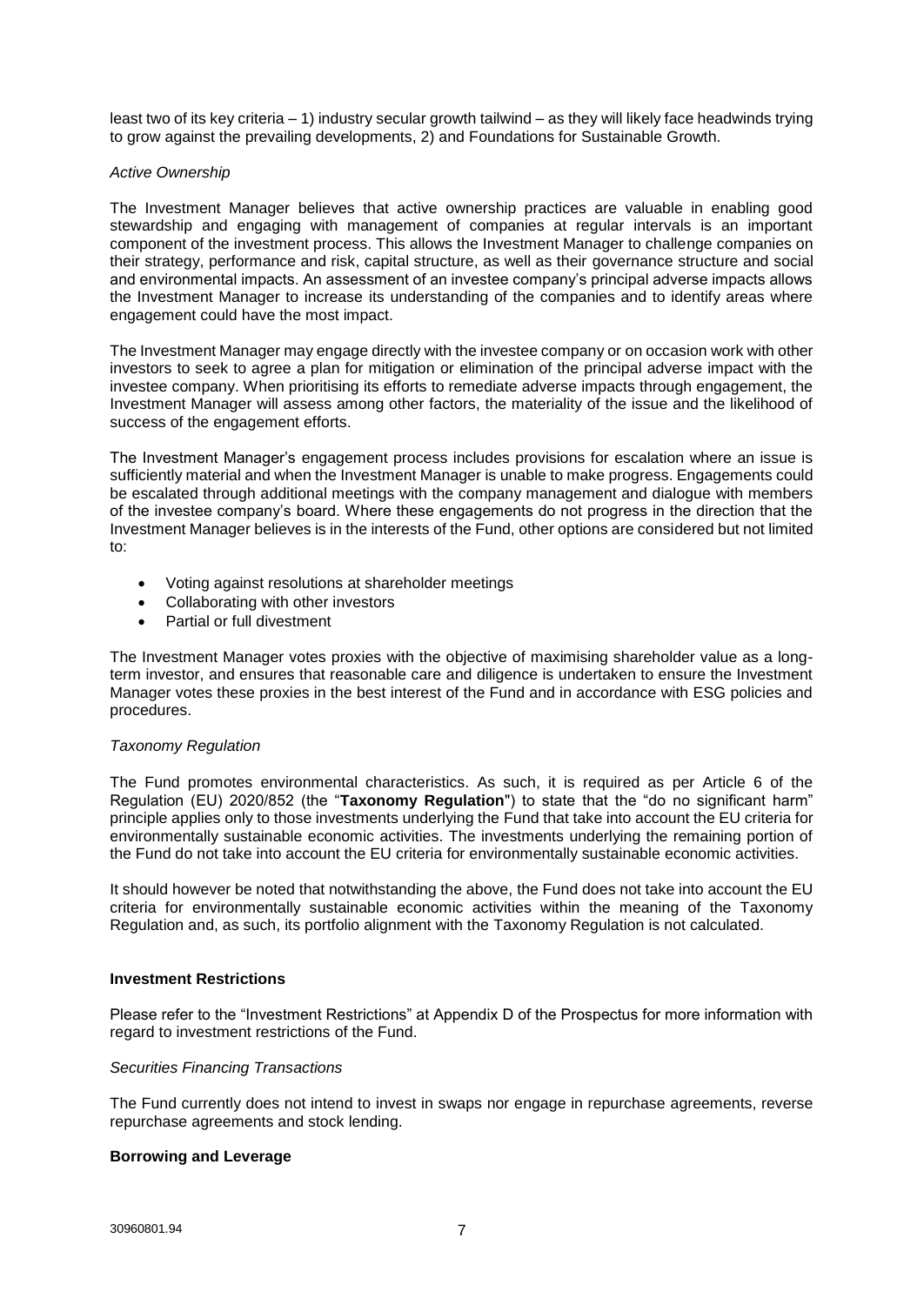The Fund will be subject to the borrowing restrictions pursuant to the UCITS Regulations, as set out in the section entitled "Borrowing Policy" in the Prospectus.

The Fund may be leveraged as a result of the options embedded in any convertible bonds or convertible preferred stock in which the Fund invests. Any such leverage will be limited to 100% of the Fund's Net Asset Value. Therefore, although the Fund may be leveraged in this sense through its use of derivatives, the Investment Manager does not expect the use of derivatives to significantly increase the Fund's risk profile and the Investment Manager does not intend to use derivatives as a means of gearing the Fund or as an alternative to borrowing.

# **Classification as an Equity Fund for German tax purposes**

The Fund will be managed in such a way that it is ensured that the Fund continuously qualifies as an 'Equity Fund', as defined in the German Investment Tax Act 2018, as amended.

For this purpose, the Fund invests at least 50% of its gross assets on a continuous basis directly into Equities ('Equity Fund Capital Participation Threshold', as defined for purposes of the partial exemption tax regime for Equity Funds, according to Secs. 2 and 20 para. 1 of the German Investment Tax Act 2018, as amended). The gross assets of the Fund are determined by using the value of the assets of the Fund without taking into account liabilities of the Fund.

Passive violations of the Equity Fund Capital Participation Threshold defined above, caused for instance by unrealised changes in the value of the assets of the Fund, do not result in the loss of the tax status of an Equity Fund, if the Fund undertakes immediately after being informed about this violation feasible and reasonable measures to restore the Equity Fund Capital Participation Threshold.

At the point in time, where the Fund materially violates the investment restrictions defined in this section and hereby falls below the Equity Fund Capital Participation Threshold, the Fund loses its tax classification as an Equity Fund.

For purposes of the above Equity Fund Capital Participation Threshold, "Equities" mean:

1. Shares of a corporation which are admitted to official trading on a stock exchange or included in an organised market (which is a recognised market and open to the public and which operates in a due and proper manner),

2. Shares of a corporation, which is not a real estate company and which:

- a. is resident in an EU Member State or a member state of the European Economic Area (EEA) and is subject to income taxation for corporations in that state and is not exempt from such taxation; or
- b. is resident in any other state and is subject to an income taxation for corporations in that state at a rate of at least 15% and is not exempt from such taxation,

3. Fund units of an Equity Fund (being a fund that invests at least 50% of its gross assets on a continuous basis directly into Equities), with 51% of the Equity Fund units' value being taken into account as Equities,

or

4. Fund units of a Mixed Fund (being a fund that invests at least 25% of its gross assets on a continuous basis directly into Equities), with 25% of the Mixed Fund units' value being taken into account as Equities.

If the investment restrictions of an Equity Fund or of a Mixed Fund, used as a target fund, define a percentage of more than 51 per cent (in case of an Equity Fund) or more than 25 per cent (in case of a Mixed Fund) of its gross assets for the continuous investment into Equities, then differing from no. 3 and 4 above, the Equity Fund or the Mixed Fund, used as a target fund, qualify as an Equity participation by the amount of this higher percentage.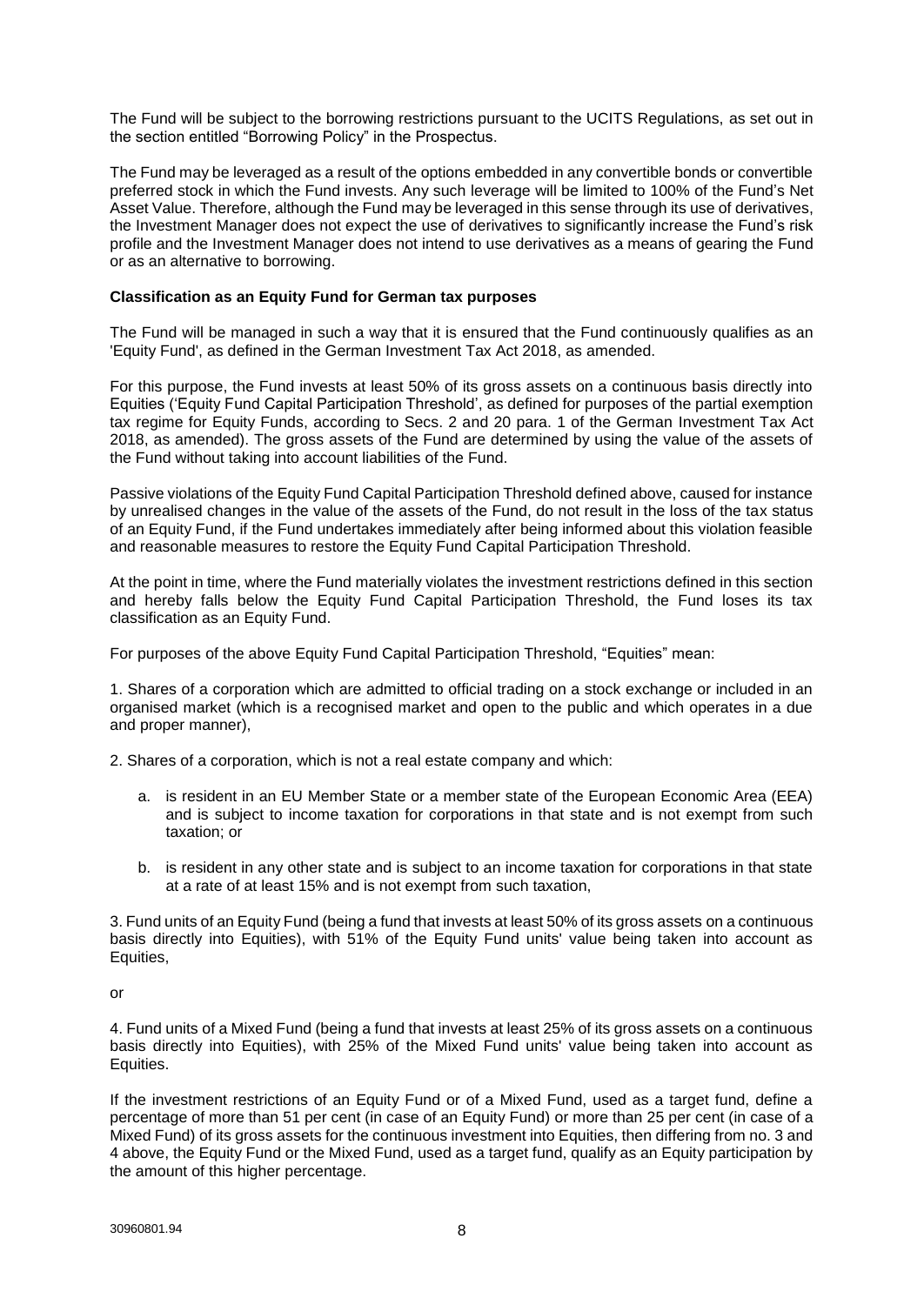If the Fund invests into units or shares of a target fund, the Fund processes at his level (consolidates) the equity participation ratios of these target funds which are being published in the valuation frequency of each target fund. This consolidation method is only applicable to such target funds which produce a valuation at least once a week.

The rules set out in this section precede all other rules contained in this Supplement or in the Prospectus.

# **RISK CONSIDERATIONS**

There can be no assurance that the Fund's investments will be successful or that the investment objectives of the Fund will be achieved. Investors should be aware of the risks of the Fund including, but not limited to, the risks described in the "Risk Considerations" section of the Prospectus. An investment in the Fund is suitable only for persons who are in a position to take such risks.

# **INVESTOR PROFILE**

The Company has been established for the purpose of investing in transferable securities in accordance with the UCITS Regulations. The typical investors of the Fund are expected to be institutional investors of all kinds.

# **DIVIDEND POLICY**

Each Class of Shares which has "Distributing" in its name is referred to herein as the "Distributing Share Classes". The Directors may declare a dividend to the Shareholders of Distributing Share Classes, arising out of the net investment income, if any of the Fund attributable to the Distribution Class Shares. For all other classes of Shares, the Directors do not currently intend to declare any dividends. Accordingly, net investment income on the Fund's investments attributable to such Classes of Shares is expected to be retained by the Fund, which will result in an increase in the Net Asset Value per Share of the relevant Shares.

Dividends, if any, shall be declared on an annual basis on 31 March. Dividends shall be equal to substantially all of the net income arising on the Distributing Share Classes. Dividends will be paid by electronic transfer within one month of the relevant declaration date. Each holder of Distributing Share Classes has the option to take dividends in cash or to reinvest in the Fund by the allotment of additional Shares at the relevant Net Asset Value per Share. The Fund's default position unless specifically advised on the Subscription Agreement will be to reinvest dividends into the Shares of the Fund. Those Shareholders wishing to have their distribution automatically paid in cash should elect for such method when completing the Subscription Agreement. No dividend shall bear interest against the Fund. All unclaimed dividends may be invested or otherwise made use of for the benefit of the Fund until claimed. Any dividend unclaimed after six years from the date when it first became payable shall be forfeited automatically, without the necessity for any declaration or other action by the Fund.

The Directors may, however, at their discretion, change the dividend policy and, upon advance notification to Shareholders, amend this Supplement to reflect such change.

# **FEES AND EXPENSES**

Please see the "Fees and Expenses" section of the Prospectus for details of the fees and expenses of the Company. The following fees and expenses apply in respect of the Fund.

The Fund pays all of its own operating expenses and bears its pro rata share of the operating expenses of the Company which may be incurred by the Fund, the Company, the Investment Manager or their respective affiliates including, but not limited to the following expenses (i) external legal, accounting, auditing, and other professional expenses; (ii) administration fees and expenses; (iii)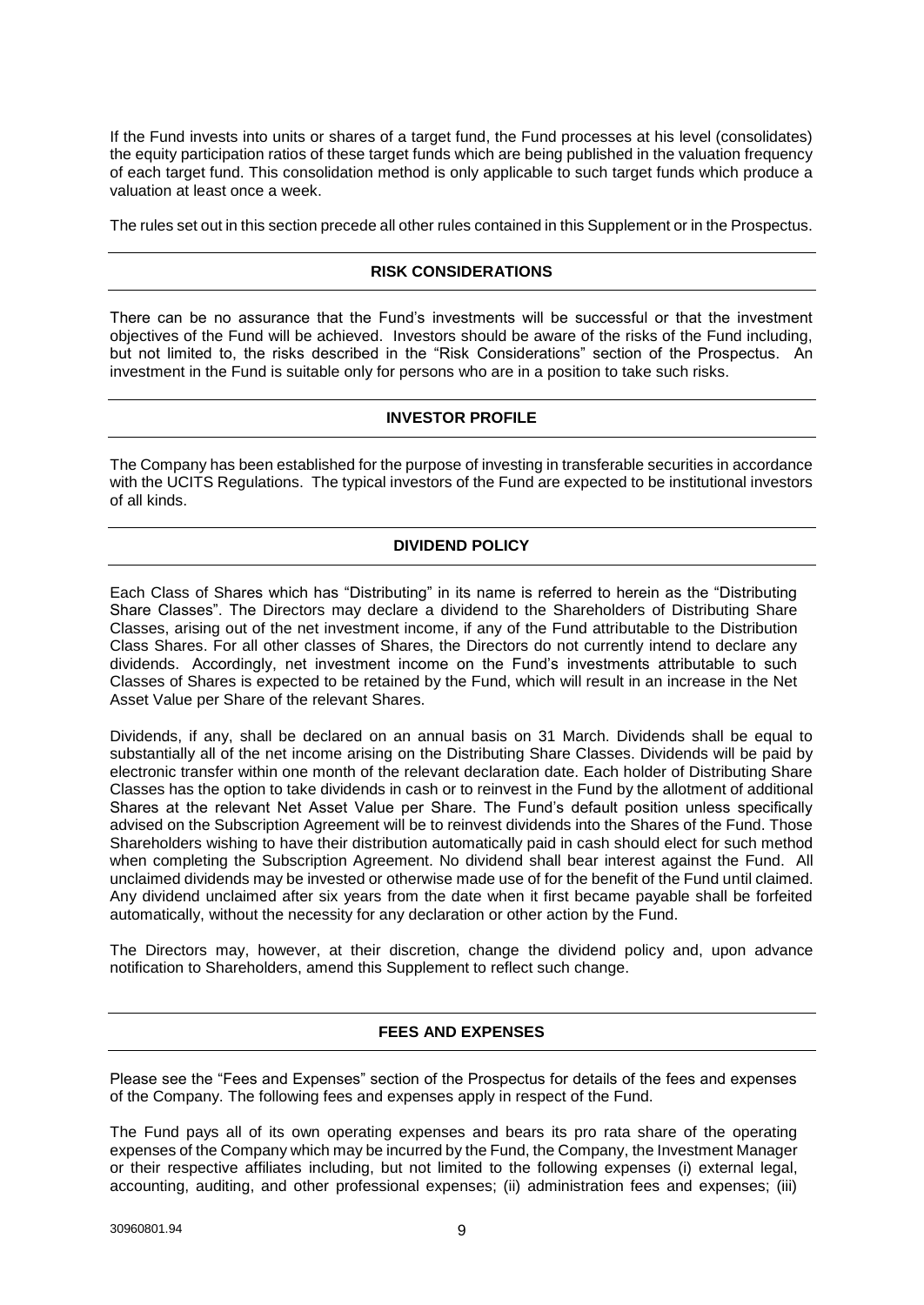certain insurance expenses; (iv) custodial and sub-custodial fees and expenses, (v) transfer agent and registrar fees; (vi) the cost of valuation services; (vii) company secretarial fees, (viii) the cost of preparing, printing, publishing, translating and distributing (in such languages as may be necessary) prospectuses, supplements, annual reports, financial statements, notices and other documents or information to current and prospective Shareholders (including the costs of developing and enhancing computer software and electronic transmission techniques to distribute such documents or information), (ix) the expense of publishing price and yield information in relevant media, (x) the costs and expenses of obtaining and / or maintaining bank services; (xi) the costs and expenses of obtaining and / or maintaining authorisations or registrations with the regulatory authorities in any jurisdiction, including any levy applied by the Central Bank; (xii) the cost of listing and maintaining a listing on any stock exchange, (xiii) marketing and promotional expenses; (xiv) Directors' fees, (xv) the cost of convening and holding Directors' and Shareholders' and other meetings; (xvi) all expenses arising in respect of the termination or liquidation of the Company or the Fund; and (xvii) organizational expenses (including expenses incurred in the formation of the Company and Fund and the offering of Shares which are being amortized over a period of 60 months from the date the Fund commenced operations) - items (i)-(xvii), (the "**Capped Expenses**") and (xviii) the Management Fee; (xix) litigation or other extraordinary expenses; (xx) investment expenses such as commissions and brokerage fees (including fees related to negotiation of commissions and brokerage fees); (xxi) interest on margin accounts and other indebtedness; (xxii) taxes, including without limitation, withholding, net income, franchise, valued added, stamp and transfer taxes, along with any interest and penalties thereon or other additions to such taxes (xxiii) the costs of complying with any new regulatory or legal requirements imposed upon the Fund or Company, any other fees that become commonly charged in the Irish fund industry, and taxes payable on any of these expenses, including VAT; and (xxiv) other expenses related to the purchase, sale, monitoring or transmittal of the Fund's or Company's assets as will be determined by the Board of Directors in its sole discretion - items (xviii) – (xxiv), (the "**Uncapped Expenses**").

The Investment Manager has agreed to limit the Capped Expenses for each share class to no more than 0.2% per annum of the NAV of the Fund (the "**Expense Cap**"), determined as of the end of each calendar month, and the Investment Manager will absorb any Capped Expenses in excess of the Expense Cap by reimbursing the Fund after the end of each calendar month (or more frequently, if applicable) for such Capped Expenses. For the avoidance of doubt, the Fund will pay all of the Uncapped Expenses and the Uncapped Expenses will not be subject to the Expense Cap.

#### **Investment Management Fees**

The Investment Manager will receive a management fee (the "**Investment Management Fee**") respect of each I Class of Shares for management services to the Fund, equal to an annualized rate of up to 0.80% of the NAV attributable to each I Class of Shares. The Investment Manager will receive an Investment Management Fee in respect of each S Class of Shares for management services to the Fund, equal to an annualized rate of up to 1.50% of the NAV attributable to each S Class of Shares. The Investment Manager will receive an Investment Management Fee in respect of each T Class of Shares for management services to the Fund, equal to an annualized rate of up to 0.64% of the NAV attributable to each T Class of Shares. The Investment Manager will not receive an Investment Management Fee in respect of each X Class of Shares. Investors will pay the Investment Manager such fees in respect of the X Class of Shares as may be separately agreed with the Investment Manager and payable directly by investors to the Investment Manager. The Investment Management Fee is accrued daily and paid monthly, in arrears.

For purposes of calculating the Investment Management Fee for any Business Day, the NAV of the Fund attributable to a Class is determined by or under the direction of the Directors, based on the Fund's NAV as of the close of the prior Business Day adjusted to reflect any applicable redemptions and subscriptions.

Notwithstanding the foregoing, the Investment Manager may, in its sole discretion, during any period, elect to waive a portion of its fees with respect to the Fund or any Class without notice to Shareholders. In addition, the Fund may issue Shares of a separate Class that may calculate the management fee differently or charge a lower management fee.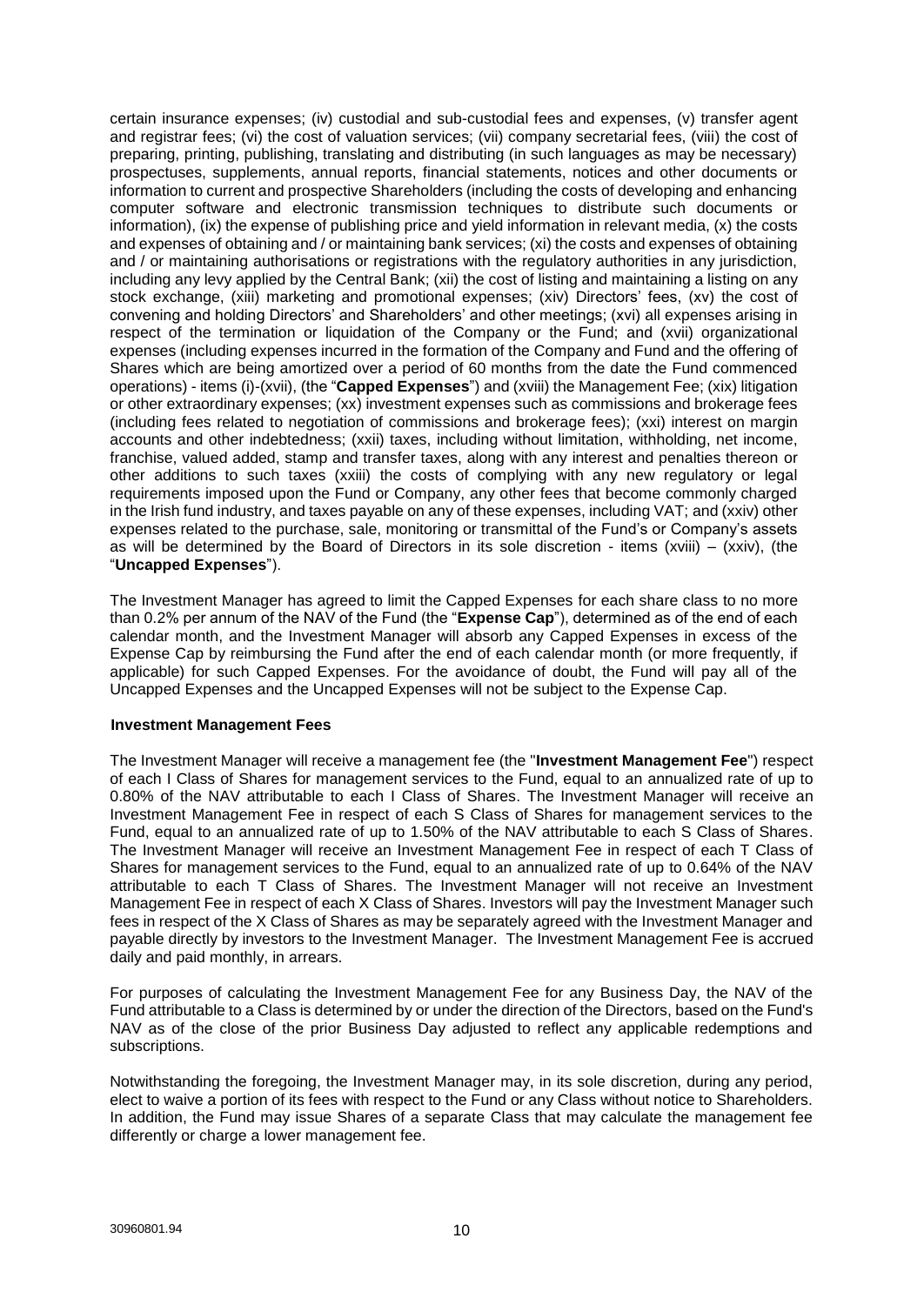#### **Management Company Fee**

The Management Company shall be entitled to an annual management fee of up to 0.015% of the Net Asset Value of the Fund, subject to the annual minimum fees set out in the Prospectus.

# **Anti-Dilution Levy**

The actual cost of purchasing investments may be higher or lower than the value used in calculating the Net Asset Value. These costs may include dealing charges, commission and transaction charges and the dealing spread may have a materially disadvantageous effect on a Shareholder's interest in the Fund. To prevent this effect, known as "dilution", the Fund may charge an anti-dilution levy in the circumstances set out in the following paragraph.

On any Dealing Day where there are net subscriptions or net redemptions, the Directors may determine (based on such reasonable factors as they see fit, including without limitation, the prevailing market conditions and the level of subscriptions or redemptions requested by Shareholders or potential Shareholders in relation to the size of the Fund) to add an anti-dilution levy to the subscription price on that Dealing Day or deduct an anti-dilution levy from the redemption payments, in each case not to exceed 1% of Net Asset Value of the Shares being issued or redeemed, in order to cover dealing costs and to preserve the value of the underlying assets of the Fund. If the dealing costs are less than 1% of Net Asset Value of the Shares being issued or redeemed, the actual costs may be charged.

# **SUBSCRIPTION AND REDEMPTION OF SHARES**

#### **Eligible Investors**

Subject to the section "Transfer of Shares" in the Prospectus, applicants will generally be obliged to certify that they are not U.S. Persons.

The Company, the Management Company and the Administrator reserve the right to reject in whole or in part any application for Shares. Where an application for Shares is rejected, the subscription monies will be returned to the applicant within 14 days of the date of such application at the applicant's cost and risk and no interest or other compensation will be payable in respect of such returned monies.

#### **Minimum Subscription**

Unless otherwise determined by the Company and the Management Company, the minimum initial and additional subscription for each class of Share is as disclosed in *"The Fund"* section of this Supplement.

#### **Minimum Holding**

A Shareholder may not make a partial redemption of Shares which would result in less than the minimum holding amount, specified for the relevant class of Shares as disclosed in *"The Fund"* section (or its Class Currency equivalent) unless otherwise determined by the Company.

In the event that a Shareholder requests a partial redemption of their Shares which would result in such Shareholder holding less than the minimum holding amount above, the Company may, in its sole discretion (a) treat such redemption request as a redemption of the relevant Shareholder's entire holding of the relevant Class of Shares; (b) reject such partial redemption request; or (c) accept such partial redemption request. Shareholders will be notified before or after the relevant Dealing Day in the event that the Company determines to (i) treat such redemption request as a redemption of the relevant Shareholder's entire holding of the relevant Class of Shares or (ii) reject such partial redemption request.

Where the value of a Shareholder's Shares has fallen below the minimum holding requirement due to a decline in the NAV of the Fund or an unfavourable change in currency rates, this will not be considered to be a breach of the minimum holding requirement.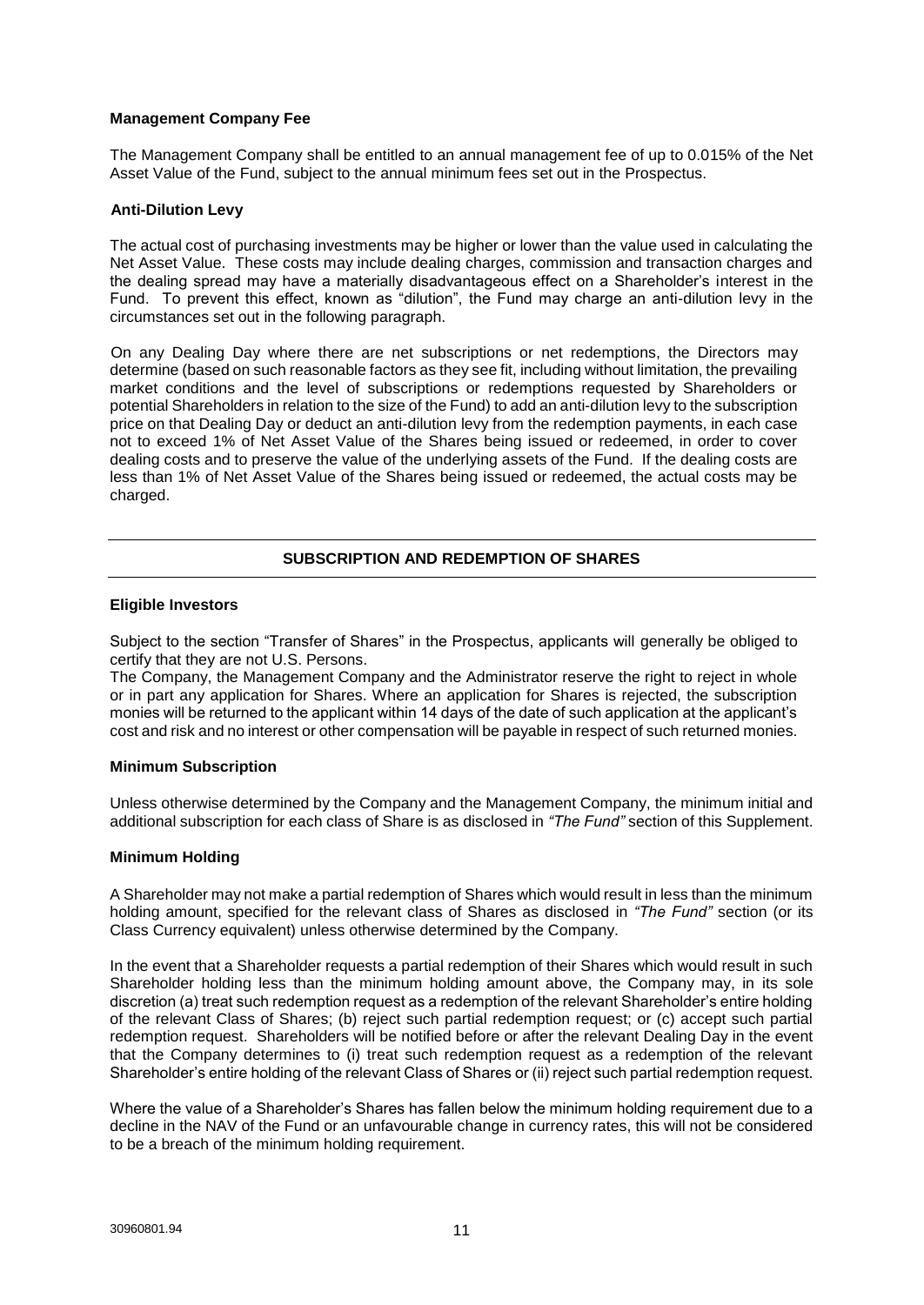# **Sales Charge**

Notwithstanding anything to the contrary in the Prospectus, a Sales Charge may be levied by the Company in relation to the subscription for any Class of Shares in the Fund, as detailed in the table above, where relevant.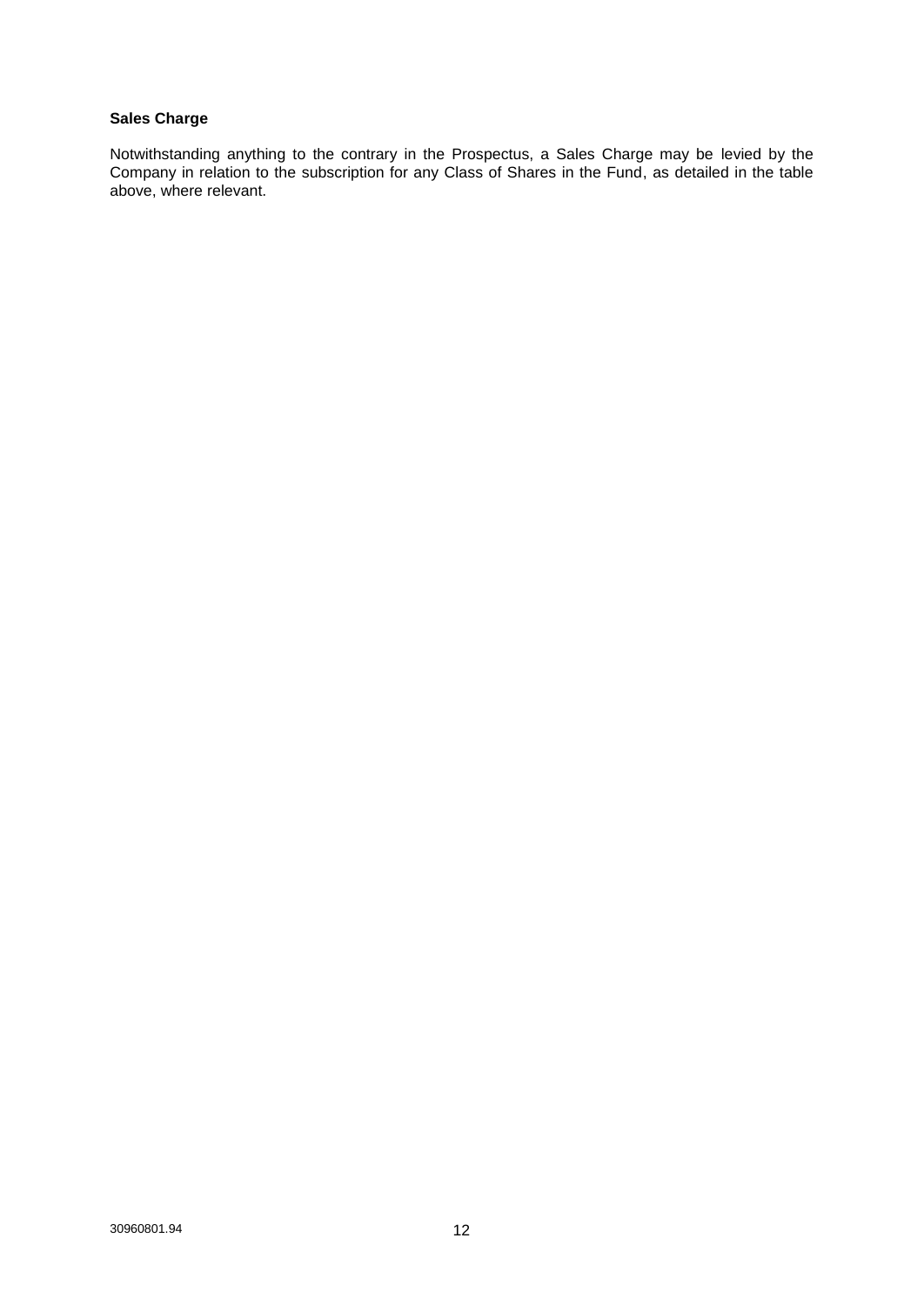# **Initial Offer Price**

Shares in each Class listed in the below table will be available at the initial offer price plus the Sales Charge (if applicable), as set out below during the initial offer period which will commence at 9 am (Greenwich Mean Time) on 31 January 2022 and end at 5 pm (Greenwich Mean Time) on 29 July 2022 or such other date and/or time as the Directors may determine and notify to the Central Bank (the "**Initial Offer Period**").

| <b>Share Class Description</b>  | <b>Initial Offer Price</b> |
|---------------------------------|----------------------------|
| USD X Class <sup>1</sup>        | <b>USD 10</b>              |
| <b>EUR X Class</b>              | <b>EUR 10</b>              |
| <b>GBP X Class</b>              | <b>GBP 10</b>              |
| <b>USD T Class Distributing</b> | <b>USD 10</b>              |
| <b>EUR T Class Distributing</b> | <b>EUR 10</b>              |
| <b>GBP T Class Distributing</b> | <b>GBP 10</b>              |

Subscription monies plus the Sales Charge (if applicable) (the "**Subscription Monies**") must be paid in the Class Currency and must be paid by wire transfer to the Umbrella Cash Collection Account of the Company. Money must be remitted from an account in the name of the investor(s). After the initial issue of Shares in any Class, the Shares in such Class will be issued on the relevant Dealing Day at the relevant Net Asset Value per Share for the applicable Class on the terms and in accordance with the procedures described herein.

# **Applications for Shares**

Applications for Shares in the Fund should be made by written application using the Subscription Agreement available from the Administrator. Signed, original Subscription Agreements, duly completed together with all supporting documentation in relation to money laundering prevention checks, should be sent to the Administrator promptly, in accordance with the instructions contained in the Subscription Agreement, prior to the Subscription Cut-Off Time, unless the Directors determine in their sole discretion to accept such subscriptions in exceptional circumstances and provided that such subscriptions for Shares are received before the Valuation Point on the relevant Dealing Day. Subscription Agreements may be sent by facsimile to the Administrator. Subsequent purchases of Shares, following an initial subscription pursuant to a properly completed Subscription Agreement, may be made by completing and submitting a faxed request to the Administrator.

During the Initial Offer Period, cleared funds representing the initial offer price plus the Sales Charge (if applicable) must be received by the Company by the final Business Day of the Initial Offer Period. After the Initial Offer Period, cleared funds representing the Subscription Monies must be received by the Company by the Currency Settlement Time on the second Business Day following the relevant Dealing Day (or such other period as the Directors may determine). If cleared funds representing the Subscription Monies are not received by the Company by the Currency Settlement Time on the second Business Day following the relevant Dealing Day, or such other day as is determined by the Directors from time to time, the Directors reserve the right to reject the subscription and / or cancel the provisional allotment of Shares, as appropriate. In such an event the investor will indemnify the Company, the Investment Manager, the Administrator and any of their respective affiliates for any and all claims, losses, liabilities or damages (including attorneys' fees and other related out-of-pocket expenses) suffered or incurred by any such person as a result of the investor not remitting the amount of its subscription by the due date for such subscription or otherwise failing to comply with the terms of such Subscription Agreement. In the event that the Directors decide not to cancel a provisional allotment of Shares notwithstanding that cleared funds have been received by the Company after the relevant cutoff time, the Directors reserve the right to charge interest on such Subscription Monies at prevailing interest rates commencing on the Business Day following the relevant Dealing Day. In addition, upon the failure of a Shareholder to pay Subscription Monies by the date due, the Directors may, in their sole discretion, redeem any Shares held by the Shareholder in the Company and apply the redemption proceeds in satisfaction of the Shareholder's liabilities to the Company, the Investment Manager or any

l

<sup>1</sup> Please note the USD X Class has previously launched and was then subsequently fully redeemed.